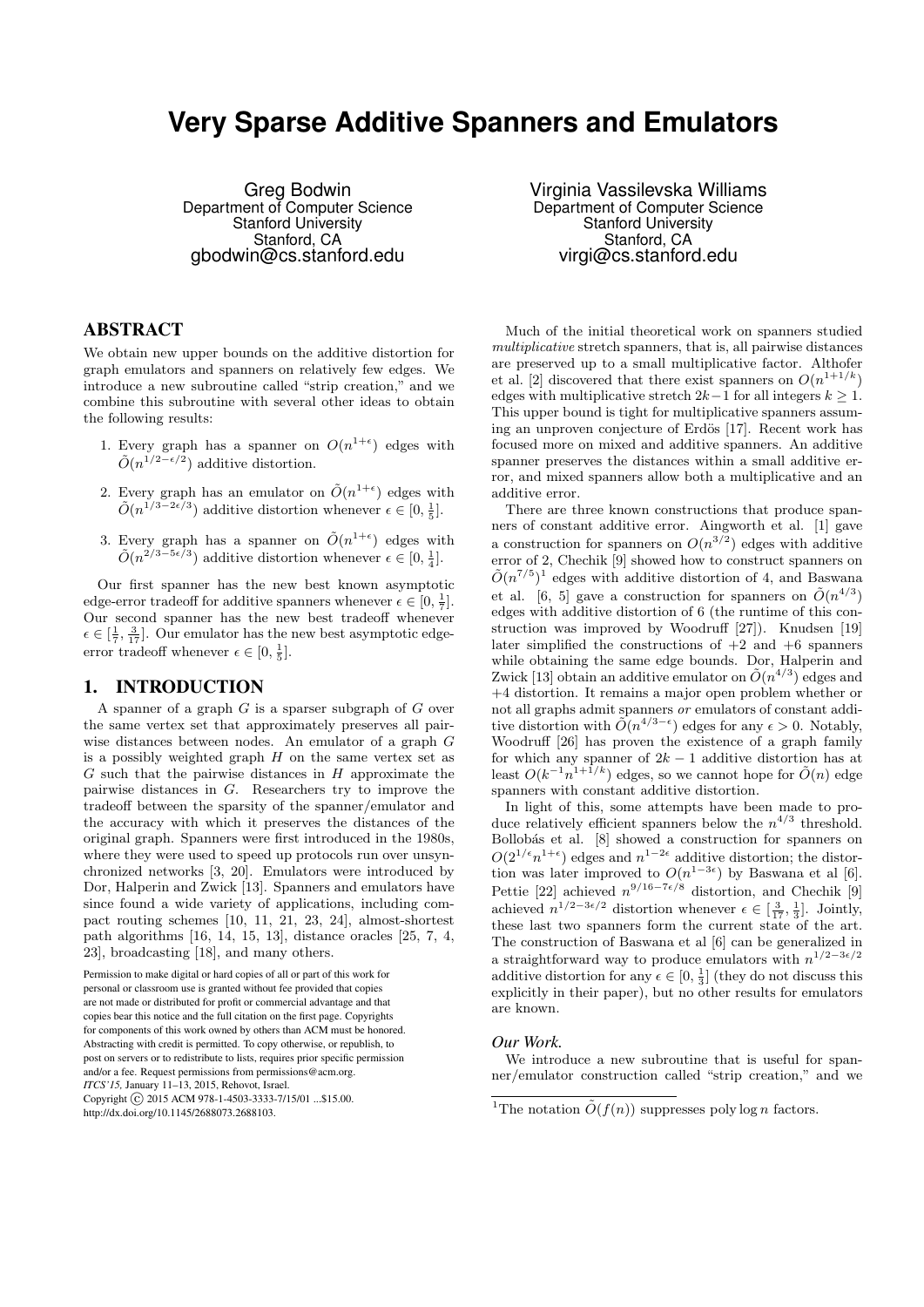apply this subroutine to obtain some significantly improved upper bounds on the accuracy/sparsity tradeoff available for spanners and emulators below the  $n^{4/3}$  edge threshold. In Section 3, we use this subroutine in a straightforward way to produce a spanner on  $O(n^{1+\epsilon})$  edges with  $\tilde{O}(n^{1/2-\epsilon/2})$  additive distortion. In Section 4, we merge this idea with some others to achieve an emulator construction with  $\tilde{O}(n^{1/3-2\epsilon/3})$ additive distortion, so long as  $\epsilon \in [0, \frac{1}{5}]$ , and a spanner of additive distortion  $\tilde{O}(n^{2/3-5\epsilon/3})$ , so long as  $\epsilon \in [0, \frac{1}{4}]$ .

Our emulator has the best tradeoff whenever  $\epsilon \in [0, \frac{1}{5})$ (it ties the generalization of Baswana et al [6], or Chechik's spanner [9], at  $\epsilon = \frac{1}{5}$ . The state-of-the-art asymptotics for purely additive spanners are summarized in the following table:

| Author            | <b>Distortion</b> | Best<br>When                                         |  |
|-------------------|-------------------|------------------------------------------------------|--|
| Before this paper |                   |                                                      |  |
| Pettie [22]       | $O(n^{97})$       | $\epsilon \in [0, \frac{3}{17}]$                     |  |
| Chechik [9]       |                   | $\epsilon \in \left[\frac{3}{17},\frac{1}{3}\right]$ |  |
| After this paper  |                   |                                                      |  |
| New; Section 3    |                   | $\epsilon \in [0, \frac{1}{7}]$                      |  |
| New; Section 4    |                   | $\epsilon \in [\frac{1}{7}, \cdot]$                  |  |
| Chechik [9]       |                   | $\epsilon \in \lceil \frac{3}{2} \rceil$             |  |

#### *Preliminaries.*

All graphs in this paper are undirected and unweighted. The number of nodes in all of our graphs is  $n$ , unless otherwise stated. For a graph  $G = (V, E)$  and  $u, v \in V$ , we denote by  $\delta_G(u, v)$  the length of the shortest path in G from  $u$  to  $v$ .

We will often refer to the shortest path between two nodes in a graph, when in fact there may be many equally short paths. Any shortest path may be chosen for each pair of nodes, as long as (1) the choice is consistent, and (2) the paths are as nested as possible - that is, any two shortest paths intersect on at most one subpath. We will use this second property in our constructions. We will use the notation  $\rho_G(u, v)$  to refer to the chosen shortest path between u and  $v$  in  $G$ .

Given a graph G, spanners and emulators are sparser versions of G that approximately preserve shortest path distance between every pair of nodes. More formally:

DEFINITION 1. A weighted, undirected graph  $H = (V, E', w)$ is an  $(\alpha, \beta)$ -emulator of another graph  $G = (V, E)$  (on the same vertex set) if, for all nodes  $u, v \in V$ , we have

$$
\delta_G(u, v) \le \delta_H(u, v) \le \alpha \delta_G(u, v) + \beta.
$$

DEFINITION 2. An unweighted  $(\alpha, \beta)$ -emulator of a graph G is called an  $(\alpha, \beta)$ -spanner of G if it is a subgraph of G.

When  $\alpha = 1$ , we say that the spanner/emulator is *addi*tive with distortion  $\beta$ , and when  $\beta = 0$ , we say that the spanner/emulator is *multiplicative* with *stretch*  $\alpha$ . If neither of these is the case, then the spanner/emulator is mixed.

# 2. STRIP CREATION

In this section, we will describe our main subroutine, called "strip creation."

### *Graph Clustering.*

This is an important auxiliary subroutine. A very similar subroutine to this one has been used in many different spanner and emulator constructions (see [13, 9] for example). The input is a graph  $G = (V, E)$  and an integer e, and the output is a partial partitioning of  $V$  into "clusters." The algorithm works as follows:

| Algorithm 1: cluster( $G, e$ )                           |  |  |
|----------------------------------------------------------|--|--|
| <b>Data:</b> A graph $G = (V, E)$ and an integer e       |  |  |
| 1 Initialize $\mathcal{C} = \emptyset$ ;                 |  |  |
| 2 Unmark all nodes:                                      |  |  |
| <b>3</b> while there is an unmarked node u with at least |  |  |
| $e-1$ unmarked neighbors <b>do</b>                       |  |  |
| Initialize C to be the set u plus any $e-1$ of its<br>4  |  |  |
| unmarked neighbors;                                      |  |  |
| $\mathbf{5}$   Mark all nodes in C;                      |  |  |
| 6<br>Add $C$ to $\mathcal C$                             |  |  |
| 7 end                                                    |  |  |
| 8 return $\mathcal{C}$ :                                 |  |  |
|                                                          |  |  |

Intuitively, we think each  $C \in \mathcal{C}$  as a "cluster" of nodes. Each cluster contains a node at distance one from all other nodes; this is called the "cluster center." The subroutine of generating these clusters will be called **cluster**( $G, e$ ). The subroutine of picking out the center of a given cluster will be called **center** $(C)$ . A node is *clustered* if it belongs to some  $C \in \mathcal{C}$  and unclustered otherwise.

Our version of graph clustering differs slightly from the typical clustering algorithm used in other spanner constructions. We produce clusters that necessarily have at least e nodes each (this property will be important later). The other important feature is that there are at most ne edges in the graph between unclustered nodes:

CLAIM 1. Let  $\mathcal C$  be the output of **cluster** $(G, e)$ . There are at most ne edges in G with both endpoints unclustered in C.

PROOF. First, note that at termination of the cluster subroutine, no node can have at least  $e-1$  unmarked neighbors: if it did, then we could turn it into a new cluster and add it to  $\mathcal{C}$ . Therefore, we have at most  $e-1$  edges with both endpoints unclustered incident on any given unclustered node. We have at most  $n$  unclustered nodes in total, and the claim follows.  $\square$ 

#### *Strip Creation.*

This is our main subroutine. We will add a carefullychosen set of shortest paths to the spanner that collectively have some convenient coverage properties. The subroutine works as follows:

<sup>2</sup>Some authors consider spanners whose error is a function of  $d$ , the original distance between the nodes, rather than  $n$ ; these results are not included in our table.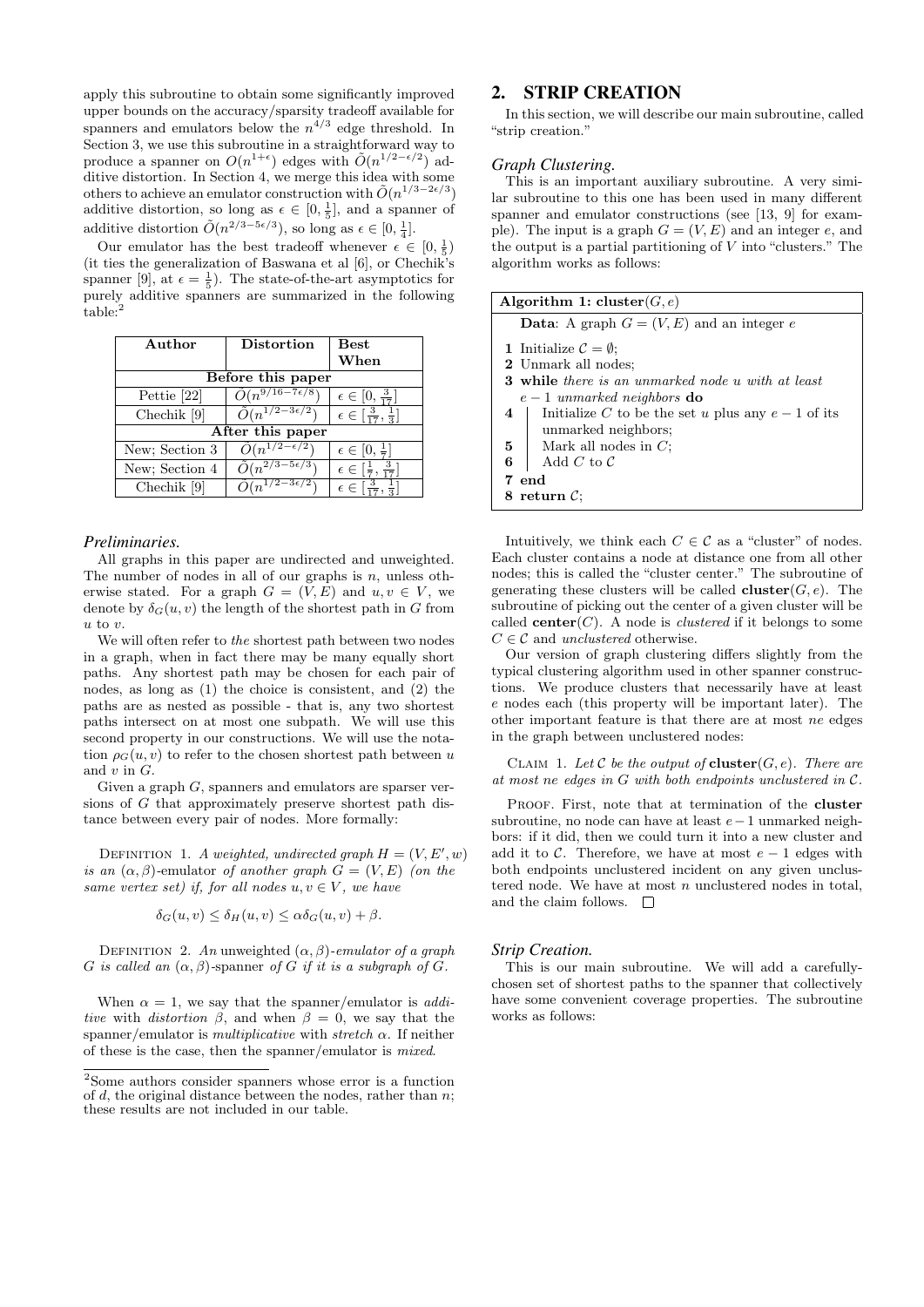|                                                                                                                                 | Algorithm 2: createStrips( $G, C, d, m$ )                                                    |  |
|---------------------------------------------------------------------------------------------------------------------------------|----------------------------------------------------------------------------------------------|--|
|                                                                                                                                 | <b>Data:</b> A graph $G = (V, E)$ , a clustering C of G, and<br>integers $d, m$ .            |  |
| 1 Initialize a set $S = \emptyset$ ;<br><b>2</b> while there exist $u, v \in V$ such that the following<br>properties all hold: |                                                                                              |  |
|                                                                                                                                 | 1. $\delta_G(u, v) \leq d$<br>2. $\rho_G(u, v)$ intersects at most m different paths<br>in S |  |
|                                                                                                                                 | 3. $\rho_G(u, v)$ intersects exactly m clusters that are<br>disjoint from all paths in $S$   |  |
| $3\,$ do                                                                                                                        |                                                                                              |  |
| 4                                                                                                                               | Add $\rho_G(u, v)$ to S;                                                                     |  |
| $5$ end                                                                                                                         |                                                                                              |  |
|                                                                                                                                 | 6 return $S$ ;                                                                               |  |

The paths in  $S$  are the *strips* of the graph. This subroutine will be called **createStrips** $(G, \mathcal{C}, d, m)$ .

One property that makes this subroutine useful is that it is very cheap to add the edges in  $S$  to our spanner. This is our first lemma.

LEMMA 1. The set S contains only  $O(n)$  edges that are incident on a clustered node.

PROOF. When we add a new path  $\rho_G(u, v)$  to S, we sort its edges  $(a, b)$  into the following cases:

- 1. The nodes a and b are both unclustered: this edge is not incident on a clustered node, so we can ignore it.
- 2. There is no edge already in  $S$  that touches  $\alpha$  (or the same condition holds for b): there are  $O(n)$  of this type of edge in total.
- 3. There is an edge in  $S$  that touches a and another edge in S that touches b, but no edge  $(a, b)$ : this type of edge must go between two strips that are already in  $S$ . Since two shortest paths intersect on at most one subpath, there can be at most two of these edges per path in S that intersects  $\rho_G(u, v)$ . Therefore, the number of this type of edge in  $\rho_G(u, v)$  is at most 2m. There are at most  $\frac{n}{m}$  paths added to S in total (since each one must be the first to touch  $m$  new clusters), so the total number of this type of edge in the graph is  $O(n)$ .
- 4. The edge  $(a, b)$  is already in S: this does not add a new edge to  $S$ , so we can ignore it.

### $\Box$

Adding the edges of a strip set to our graph gives it some convenient connectivity properties. This is the subject of our next two lemmas.

DEFINITION 3. A cluster is clean if it does not share a node with any strip  $S \in \mathcal{S}$ .

LEMMA 2. Let  $H$  be a subgraph of  $G$  over the same vertex set, and suppose  $H$  contains exactly the edges of **multspan** $(G)$ and createStrips $(G, \mathcal{C}, d, m)$ . Let  $u, v$  be nodes in G with the property that  $\rho_G(u, v)$  intersects at most k strips and at most k clean clusters. Then  $\rho_H(u, v) \leq \rho_G(u, v) + \tilde{O}(k)$ .

PROOF. Construct a new path  $P$  as follows:

- 1. Start at u.
- 2. Repeat until you reach v:
	- (a) Walk down  $\rho_G(u, v)$  until you encounter a node x that belongs to a non-clean cluster  $C$ . Let  $S$  be a strip that intersects C. Let  $s \in S \cap C$ .
	- (b) Travel the shortest path from  $x$  to  $s$ .
	- (c) Walk along  $S$  until the last cluster  $C'$  intersected by both S and  $\rho_G(u, v)$ . Let  $s' \in S \cap C'$ . Let  $x' \in \rho_G(u, v) \cap C'.$
	- (d) Travel the shortest path from  $s'$  to  $x'$ .
	- (e) Walk along  $\rho_G(u, v)$  until you exit C'.

First, we will argue that P is only  $O(k)$  longer than  $\rho_G(u, v)$ . Each time P departs from  $\rho_G(u, v)$ , we travel distance at most two (from  $x$  to  $s$ , which belong to the same cluster), and when P rejoins  $\rho_G(u, v)$  we again travel distance at most two (from  $s'$  to  $x'$ , which again belong to the same cluster). Let  $a \in \rho_G(u, v)$  be a node immediately before one of these departures, and let  $b \in \rho_G(u, v)$  be a node immediately after one of these departures. It follows from the triangle equality that  $|P[a \leftrightarrow b]| \leq \delta_G(a, b) + 8$ . Since we assume there are at most k departures in total, this implies that  $|P| \leq \delta_G(a, b)$  + 8k.

Second, we will argue that only  $O(k)$  edges in P are missing from H. To see this, each edge  $(a, b) \in P$  falls into one of the following cases:

- 1. The nodes  $a$  and  $b$  are both unclustered: this edge is present in H.
- 2. At least one of the nodes belongs to a clean cluster: this edge might not be present in  $H$ . We have assumed that  $\rho_G(u, v)$  intersects at most k clean clusters, and therefore  $P$  intersects at most  $k$  clean clusters as well. We can verify that  $P$  intersects a clean cluster on at most four edges. Therefore, there are at most 4k of this type of edge in total in P.
- 3. At least one of the nodes belongs to a non-clean cluster, but  $(a, b)$  is not contained in any strip: this must be one of the edges immediately preceding or immediately following a departure of P from  $\rho_G(u, v)$ . As discussed above, there are at most four of these edges per departure. There are at most  $k$  departures, so there are at most  $4k$  of this type of edge in total in  $P$ .
- 4. The edge  $(a, b)$  is contained in a strip: this edge is present in H.

Therefore, at most  $8k$  edges in P are missing from H. For each missing edge  $(a, b)$ , we know from edges added in the **multspan** subroutine that  $\rho_H(a, b) = \tilde{O}(1)$ . From this, we can conclude  $|P| \leq \rho_G(u, v) + O(k)$ , so  $\rho_H(u, v) \leq \rho_G(u, v) +$  $\tilde{O}(k)$ .  $\Box$ 

LEMMA 3. Let  $H$  be a subgraph of  $G$  over the same vertex set, and suppose  $H$  contains exactly the edges of **multspan** $(G)$ and createStrips $(G, \mathcal{C}, d, m)$ . Let u, v be nodes in G with the property that  $\rho_G(u, v)$  intersects exactly k clean clusters and fewer than  $\frac{k}{2}$  strips. Then  $\delta_G(u, v) \ge \Omega(\frac{kd}{m})$ .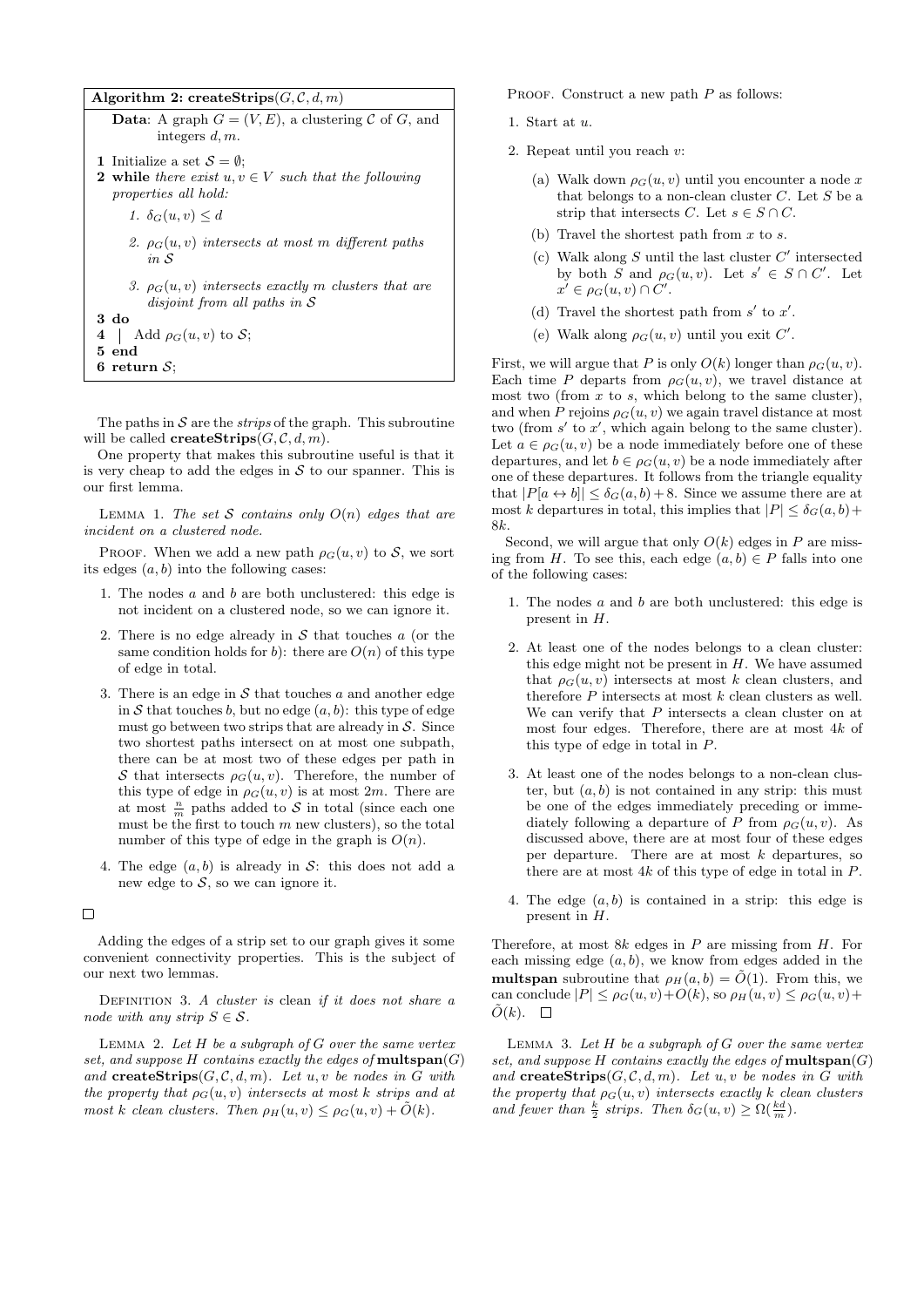PROOF. Partition  $\rho_G(u, v)$  into  $\frac{k}{m}$  sections, where each section contains exactly  $m$  clean clusters (the last section might contain fewer). For each of these sections, we evidently chose not to add this subpath P of  $\rho_G(u, v)$  as a new strip. That means that either  $(1)$  P intersects at least m clusters, or  $(2)$  P has length at least d. The former can only be the case at most half the time, otherwise  $\rho_G(u, v)$ intersects at least  $\frac{k}{2}$  strips. Therefore, at least half of these sections have length at least d, so the total length of  $\rho_G(u, v)$ is at least  $\frac{kd}{2m}$ .

## 3. FIRST SPANNER CONSTRUCTION

Here we will prove the following theorem:

THEOREM 1. For any parameter  $\epsilon \in [0,1]$ , there exists a spanner on  $O(n^{1+\epsilon})$  edges with additive distortion  $\tilde{O}(n^{1/2-\epsilon/2})$ .

Before we begin our construction, we require one new subroutine.

#### *Very Sparse Multiplicative Spanners.*

In [2], the authors describe an efficient algorithm that generates spanners on  $O(n^{1+1/k})$  edges with multiplicative stretch  $2k - 1$ . We will employ this algorithm as a subroutine several times throughout this paper; for simplicity, we will always set  $k = \log n$ . This gives us a spanner on  $O(n)$ edges with  $\tilde{O}(1)$  multiplicative stretch.

The subroutine of generating such a spanner will be called multspan $(G)$ .

### *Main Construction.*

Our first spanner construction is as follows:

| <b>Algorithm 3:</b> $\tilde{O}(n^{1/2-\epsilon/2})$ additive distortion span-<br>ners on $O(n^{1+\epsilon})$ edges |  |  |
|--------------------------------------------------------------------------------------------------------------------|--|--|
| <b>Data:</b> An unweighted, undirected graph $G = (V, E)$                                                          |  |  |
| and a number $\epsilon$                                                                                            |  |  |
| 1 Initialize $H = \text{multspan}(G);$                                                                             |  |  |
| 2 Initialize $\mathcal{C} =$ cluster $(G, n^{\epsilon})$ ;                                                         |  |  |
| <b>3</b> Initialize $S \leftarrow \text{createStrings}(G, \mathcal{C}, \infty, n^{1/2 - \epsilon/2})$              |  |  |
| 1/G, C, d, m                                                                                                       |  |  |
| 4 Add all edges in S to $H$ ;                                                                                      |  |  |
| <b>5</b> Add all edges to H whose endpoints are both                                                               |  |  |
| unclustered in $\mathcal{C}$ :                                                                                     |  |  |
| 6 return $H$ :                                                                                                     |  |  |

Our edge bound for this construction is very straightforward. The **multspan** subroutine adds  $O(n)$  edges, the createStrips subroutine adds  $O(n)$  edges, and since every unclustered node has at most  $n^{\epsilon}$  unclustered neighbors (otherwise we could have turned these into a new cluster), there are at most  $n^{1+\epsilon}$  edges with both endpoints unclustered.

We will now prove our error bound.

CLAIM 2. Any shortest path  $\rho_G(u, v)$  intersects at most  $n^{1/2-\epsilon/2}$  clean clusters.

PROOF. If  $\rho_G(u, v)$  intersected more than  $n^{1/2 - \epsilon/2}$  clean clusters, then we would add one of its subpaths as a new strip before terminating the **createStrips** subroutine.  $\Box$ 

Claim 3. The graph H returned by Algorithm 3 spans G with additive distortion of  $\tilde{O}(n^{1/2-\epsilon/2})$ .

PROOF. First, note that there are at most  $n^{1/2-\epsilon/2}$  strips in S, since each strip intersects  $n^{1/2-\epsilon/2}$  previously clean clusters, and there are at most  $n^{1-\epsilon}$  clusters in total. The error bound is now immediate from Lemma 2.  $\Box$ 

### 4. SECOND SPANNER CONSTRUCTION

We will prove the following results:

THEOREM 2. Every graph has a spanner on  $\tilde{O}(n^{1+\epsilon})$  edges with  $\tilde{O}(n^{2/3-5\epsilon/3})$  additive distortion, whenever  $\epsilon \in [0, \frac{1}{4}]$ .

THEOREM 3. Every graph has an emulator on  $\tilde{O}(n^{1+\epsilon})$ edges with  $\tilde{O}(n^{1/3-2\epsilon/3})$  additive distortion, whenever  $\epsilon \in$  $[0, \frac{1}{5}].$ 

#### *Hitting Sets.*

We will need one last subroutine before we proceed with the construction. Let  $V = \{1, \ldots, n\}$  be a set of nodes, and let R be a set of subsets of V. We say that  $H \subset V$  is a hitting set of R if for every  $R \in \mathcal{R}$ , there is a node  $h \in H \cap R$ . The following result is well known:

LEMMA 4. Let  $m$  be the minimum size of any element  $R \in \mathcal{R}$ . Then  $\mathcal R$  has a (polynomial-time constructible) hitting set H with  $|H| = O(\frac{n}{m} \log(|\mathcal{R}|)).$ 

It can be shown that the greedy algorithm, which repeatedly selects the node h that hits the most un-hit sets in  $\mathcal{R}$ , will suffice to implement this lemma. It can also be shown that a sufficiently large random sample of nodes will implement this lemma with high probability. We will not prove this here; instead, we will simply use the notation  $\mathbf{hittingSet}(\mathcal{R})$  as a subroutine that constructs a hitting set of  $R$  of the asymptotic size bound given in the above lemma.

### *Main Construction.*

This time, we will have two parameters in our construction:  $\Delta$  and  $\mu$ . For the emulator construction, we set  $\mu =$  $\frac{1}{6} - \frac{5}{6}\epsilon$  and  $\Delta = \frac{1}{3} - \frac{2}{3}\epsilon$ . For the spanner construction, we set  $\mu = \frac{1}{3} - \frac{4}{3}\epsilon$  and  $\Delta = \frac{2}{3} - \frac{5}{3}\epsilon$ . Note that we have the constraint  $\mu \geq 0$ . This gives rise to the restrictions  $\epsilon \in [0, \frac{1}{5}]$ for the emulator and  $\epsilon \in [0, \frac{1}{4}]$  for the spanner.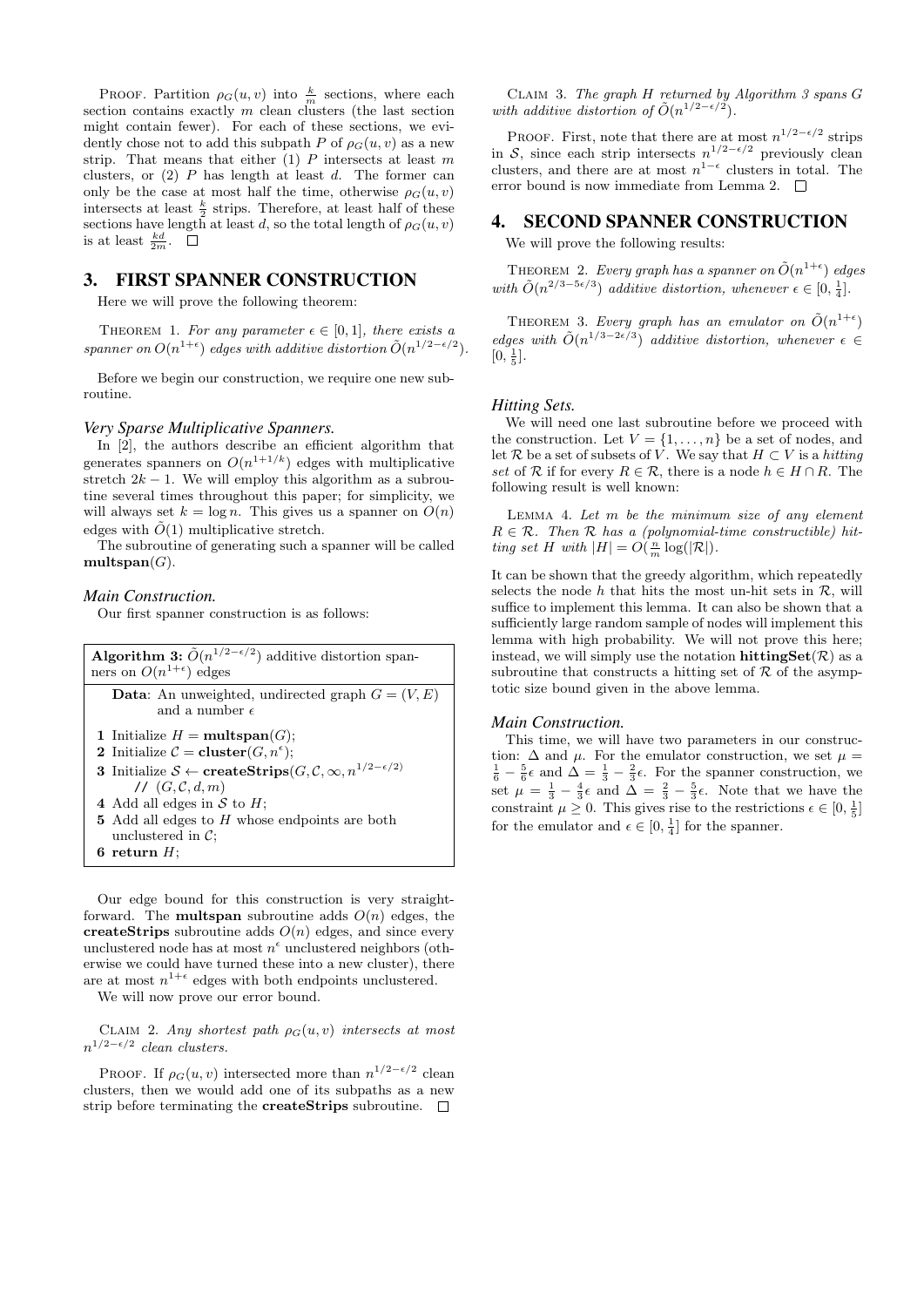Algorithm 4: Algorithm that implements Theorems 3 and 2 **Data:** A graph  $G = (V, E)$  and a number  $\epsilon$ 1 Initialize  $H \leftarrow \textbf{multspan}(G);$ 2 Initialize  $\mathcal{C} \leftarrow \textbf{cluster}(G, n^{\epsilon});$ 3 Initialize  $S \leftarrow \textbf{createStrings}(G, \mathcal{C}, n^{\Delta}, n^{\mu})$ //  $(G, \mathcal{C}, d, m)$ 4 Add all edges in  $S$  to  $H$ ; 5 Add all edges between unclustered nodes to  $H$ : 6 Initialize  $\mathcal{Q} \leftarrow \emptyset$ ; 7 for every ordered pair of nodes u, v such that  $\rho_G(u,v)$  intersects at least  $\frac{n^{\Delta}}{2}$  strips or at least  $n^{\Delta}$ clean clusters do Let x be the first node on  $\rho_G(u, v)$  such that  $\rho_G(u, x)$  intersects at least  $\frac{n^{\Delta}}{2}$  strips or at least  $n^{\Delta}$  clean clusters; **9** if  $\rho_G(u, x)$  intersects at least  $\frac{n\Delta}{2}$  strips then  $10$  | Initialize Q to be the set of all nodes within distance two of any of these strips; 11  $\parallel$  Add Q to Q; 12 else 13 Initialize Q to be the set of nodes in  $\rho_G(u, x)$ ; 14  $\parallel$  Add Q to Q; 15 end 16 end 17 Initialize  $\mathcal{T} \leftarrow$  hittingSet $(\mathcal{Q})$ ;

Algorithm 4: Spanner Continuation (Theorem 2) 18 Add to H all edges in subsetspan $(G, \mathcal{T})$ ; 19 return  $H$ ;

| <b>Algorithm 4:</b> Emulator Continuation (Theorem 3) |                                                           |  |
|-------------------------------------------------------|-----------------------------------------------------------|--|
| 18 for every pair $t_1, t_2 \in \mathcal{T}$ do       |                                                           |  |
|                                                       | 19   Add an edge to $H$ between $t_1$ and $t_2$ of weight |  |
|                                                       | $\delta_G(t_1,t_2)$ ;                                     |  |
| $20$ end                                              |                                                           |  |
| 21 return $H$ :                                       |                                                           |  |
|                                                       |                                                           |  |

The main for loop in this algorithm omits pairs  $u, v$  with the property that  $\rho_G(u, v)$  intersects less than  $\frac{n^{\Delta}}{2}$  strips and less than  $n^{\Delta}$  clean clusters. We can ignore these paths because we already have enough edges in place to span these paths with  $\tilde{O}(n^{\tilde{\Delta}})$  (this is immediate from Lemma 2).

We will now prove our certificates for this construction.

CLAIM  $4$  (EDGE BOUND). In either case, the returned graph H has  $\tilde{O}(n^{1+\epsilon})$  edges.

PROOF. Our first goal is to place a lower bound on the minimum size of any element  $Q \in \mathcal{Q}$ . We create these elements Q in lines 10 and13. In the first case, we are adding the nodes within distance two of  $\Omega(n^{\Delta})$  different strips. Each of these strips was the first to intersect  $n^{\mu}$  distinct clusters, each of which contains at least  $n^{\epsilon}$  nodes. Therefore, the size of each of these elements is  $\Omega(n^{\Delta+\mu+\epsilon})$ . In line

13, we add all of  $\delta_G(u, x)$  to Q. We know that this path intersects at least  $n^{\Delta}$  clean clusters and at most  $\frac{n^{\Delta}}{2}$  strips. By Lemma 3, we conclude that this path has length at least  $\Omega(n^{2\Delta-\mu}).$ 

By Lemma 4, the size of  $\mathcal T$  is at most  $\tilde O(n^{\max(1-\Delta-\mu-\epsilon,1-2\Delta+\mu)})$ . For the emulator parameter settings, this gives  $|\mathcal{T}| = \tilde{O}(n^{1/2 + \epsilon/2}),$ so we add  $|\mathcal{T}|^2 = \tilde{O}(n^{1+\epsilon})$  edges to H in the emulator continuation. For the spanner parameter settings, this gives  $|\mathcal{T}| = \tilde{O}(n^{2\epsilon}).$  Then subspan $(G,\mathcal{T})$  has  $n|\mathcal{T}|^{1/2} = \tilde{O}(n^{1+\epsilon})$ edges.  $\square$ 

CLAIM  $5$  (ERROR BOUND). The returned graph H spans/emulates G with  $\tilde{O}(n^{\Delta})$  additive distortion.

PROOF. Let  $u, v$  be arbitrary nodes in  $V$ . First, suppose that  $\rho_G(u, v)$  intersects fewer than  $\frac{n^{\Delta}}{2}$  strips and fewer than  $n^{\Delta}$  clean clusters. Then by Lemma 2, we already have  $\rho_H(u, v) \leq \rho_G(u, v) + \tilde{O}(n^{\Delta}).$ 

Otherwise, let  $x_u$  be the first node on  $\rho_G(u, v)$  such that  $\rho_G(u, x_u)$  does not have this property, and let  $x_v$  be the same for  $\rho_G(v, u)$ . First, suppose  $\rho_G(u, x_u)$  intersects at least  $\frac{n^{\Delta}}{2}$ strips. Then there is some node  $t_u \in \mathcal{T}$  on one of these strips (Line 10). Otherwise, there is some node  $t_u \in \mathcal{T}$  that sits directly on the path  $\rho_G(u, x_u)$  (Line 13). Let  $w_u$  be the closest node on  $\rho_G(u, x_u)$  to  $t_u$ . Define  $t_v, w_v$  similarly with respect to  $v$ .

We now proceed by the triangle inequality. We have

$$
\delta_G(t_u, t_v) \le \delta_G(t_u, w_u) + \delta_G(w_u, w_v) + \delta_G(w_v, t_v)
$$

We know that  $\delta_G(t_u, w_u)$  and  $\delta_G(w_v, t_v)$  are both  $O(n^{\Delta}),$ since  $t_u$  ( $t_v$ ) is within distance two of a strip that intersects  $\rho_G(u, x_u)$   $(\rho_G(x_v, v))$ . We can then write

$$
\delta_G(w_u, t_u) + \delta_G(t_u, t_v) + \delta_G(t_v, w_v) \leq \delta_G(w_u, w_v) + O(n^{\Delta})
$$

Some algebra yields

$$
\delta_G(u, w_u) + \delta_G(w_u, t_u) + \delta_G(t_u, t_v) + \delta_G(t_v, w_v) + \delta_G(w_v, v)
$$
  

$$
\leq \delta_G(u, w_u) + \delta_G(w_u, w_v) + \delta_G(w_v, v) + \tilde{O}(n^{\Delta})
$$

Since  $w_u, w_v \in \rho_G(u, v)$ , the right-hand side simplifies.

$$
\delta_G(u, w_u) + \delta_G(w_u, t_u) + \delta_G(t_u, t_v) + \delta_G(t_v, w_v) + \delta_G(w_v, v)
$$
  

$$
\leq \delta_G(u, v) + \tilde{O}(n^{\Delta})
$$

It follows from Lemma 2 that  $\delta_H(u, w_u) \leq \delta_G(u, w_u) +$  $\tilde{O}(n^{\Delta})$  and  $\delta_H(w_v, v) \leq \delta_G(w_v, v) + \tilde{O}(n^{\Delta})$ . We also know that  $\delta_G(w_u, t_u) \leq n^{\Delta}$  and  $\delta_G(t_v, w_v) \leq n^{\Delta}$ . Additionally, we know that  $\delta_H(t_u, t_v) \leq \delta_G(t_u, t_v) + 2$ , because we have added a subset spanner (or a direct emulator edge) that enforces this property on every pair of nodes in  $\mathcal T$ . This gives us

$$
\delta_H(u, w_u) + \delta_H(w_u, t_u) + \delta_H(t_u, t_v) + \delta_H(t_v, w_v) + \delta_H(w_v, v)
$$
  

$$
\leq \delta_G(u, v) + \tilde{O}(n^{\Delta})
$$

We finish by applying the triangle inequality to the left-hand side.

$$
\delta_H(u,v) \le \delta_G(u,v) + \tilde{O}(n^{\Delta})
$$

 $\Box$ 

It is worth noting that better spanners would follow quickly from better subset spanners. It is not yet known how to generalize the subset spanner result in [12] to fewer edges and a